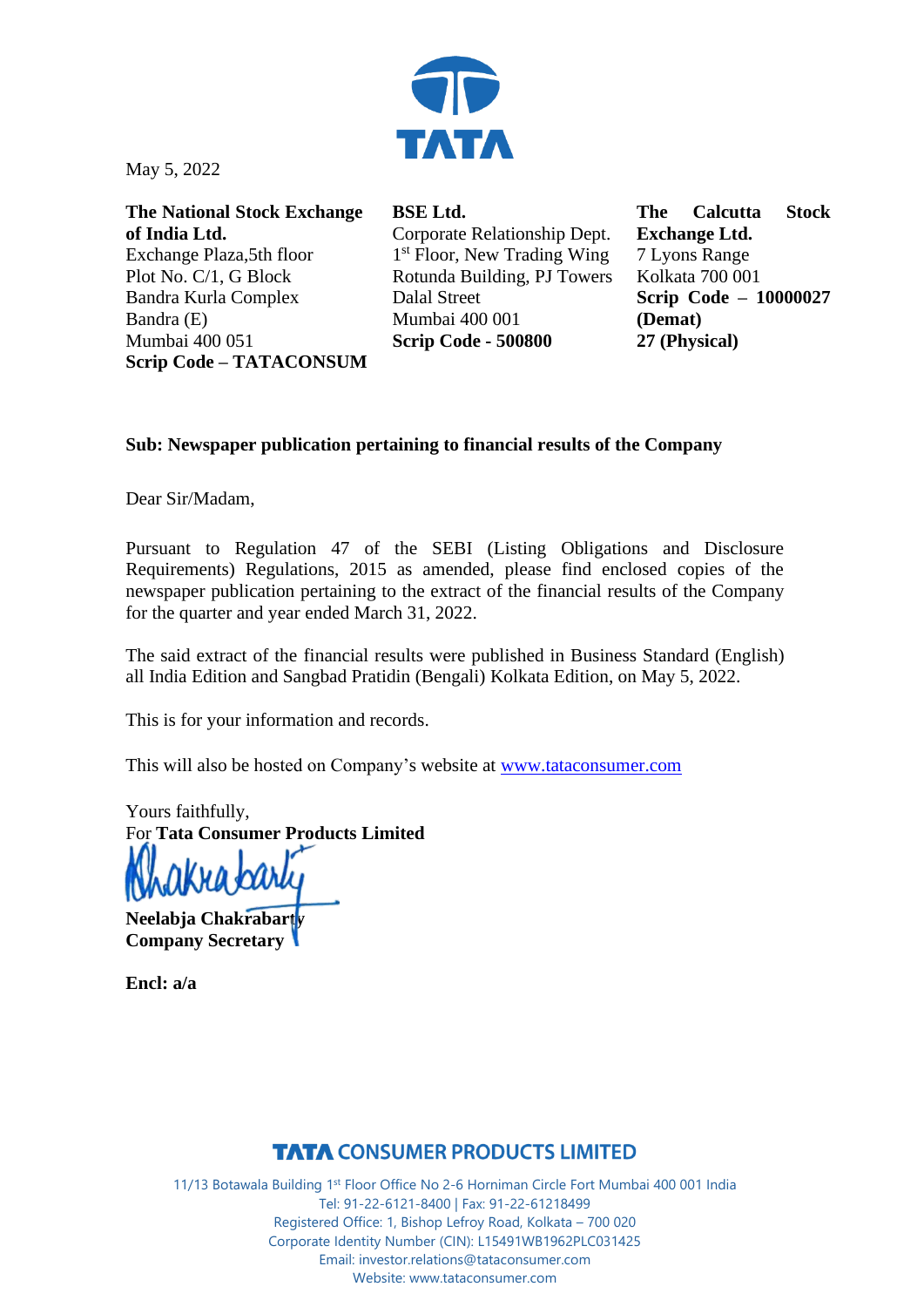

## **Tata Consumer Products Limited**

Registered Office: 1, Bishop Lefroy Road, Kolkata - 700020 CIN - L15491WB1962PLC031425

Email: investor.relations@tataconsumer.com, Website: www.tataconsumer.com

Extract of Consolidated Financial Results for the quarter and year ended March 31, 2022

| <b>Particulars</b>                                                                                                                        | Three months ended                       |                                          |                                          | Year ended                          |                              |
|-------------------------------------------------------------------------------------------------------------------------------------------|------------------------------------------|------------------------------------------|------------------------------------------|-------------------------------------|------------------------------|
|                                                                                                                                           | March 31.<br>2022<br><b>Refer Note 3</b> | December 31.<br>2021<br><b>Unaudited</b> | March 31.<br>2021<br><b>Refer Note 3</b> | March 31.<br>2022<br><b>Audited</b> | March 31.<br>2021<br>Audited |
|                                                                                                                                           |                                          |                                          |                                          |                                     |                              |
| <b>Total Income from Operations</b>                                                                                                       | 3175.41                                  | 3208.38                                  | 3037.22                                  | 12425.37                            | 11602.03                     |
| Net Profit for the period<br>(before tax and exceptional items)                                                                           | 403.20                                   | 400.74                                   | 261.84                                   | 1508.05                             | 1341.71                      |
| Net Profit for the period before tax<br>(after exceptional items)                                                                         | 384.55                                   | 387.56                                   | 197.91                                   | 1455.99                             | 1311.06                      |
| Net Profit for the period after tax<br>[after exceptional items and share of profit/(loss)<br>of Associates and Joint Ventures]           | 239.05                                   | 290.07                                   | 74.35                                    | 1015.16                             | 930.46                       |
| Total Comprehensive Income for the period<br>[comprising Profit for the period (after tax)<br>and Other Comprehensive Income (after tax)] | 266.82                                   | 340.34                                   | 105.90                                   | 1074.40                             | 1079.88                      |
| Equity share capital (Face value of Re 1 each)                                                                                            | 92.16                                    | 92.16                                    | 92.16                                    | 92.16                               | 92.16                        |
| Reserves excluding Revaluation Reserves                                                                                                   |                                          |                                          |                                          | 15027.92                            | 14420.49                     |
| Earnings per share (not annualised for the quarter)<br>Basic - Rs.<br>Diluted - Rs.                                                       | 2.36<br>2.36                             | 2.88<br>2.88                             | 0.58<br>0.58                             | 10.15<br>10.15                      | 9.30<br>9.30                 |

Notes:

1. Additional information on standalone financial results is as follows:

| <b>Particulars</b>                  |                     | Three months ended   |                     |                   | Year ended                   |  |
|-------------------------------------|---------------------|----------------------|---------------------|-------------------|------------------------------|--|
|                                     | March 31,<br>2022   | December 31.<br>2021 | March 31.<br>2021   | March 31.<br>2022 | March 31,<br>2021<br>Audited |  |
|                                     | <b>Refer Note 3</b> | <b>Unaudited</b>     | <b>Refer Note 3</b> | <b>Audited</b>    |                              |  |
| <b>Total Income from Operations</b> | 1948.42             | 2030.48              | 1850.06             | 7932.29           | 7154.36                      |  |
| Profit before tax                   | 272.63              | 252.02               | 115.05              | 1151.09           | 836.14                       |  |
| Profit after tax                    | 206.19              | 187.48               | 81.69               | 885.75            | 619.51                       |  |

The above is an extract of the detailed format of Quarter/Annual Financial Results filed with the Stock Exchanges under Regulation  $2.$ 33 of the SEBI (Listing Obligations and Disclosure Requirements) Regulations, 2015. The full format of the Quarter/Annual Financial Results are available on BSE Limited's website (URL: www.bseindia.com), National Stock Exchange of India Limited's website (URL: www.nseindia.com) and on the Company's website (URL: www.tataconsumer.com).

3. Figures for the quarter ended March 31, 2022 and March 31, 2021 are the balancing figures between audited figures in respect of the full financial year and year to date figures up to the third quarter of the relevant financial year.  $0 + l$ 

| Place: Mumbai      | our-<br><b>Sunil D'Souza</b> |
|--------------------|------------------------------|
| Date: May 04, 2022 | (Managing Director and CEO)  |

 $\cdots$